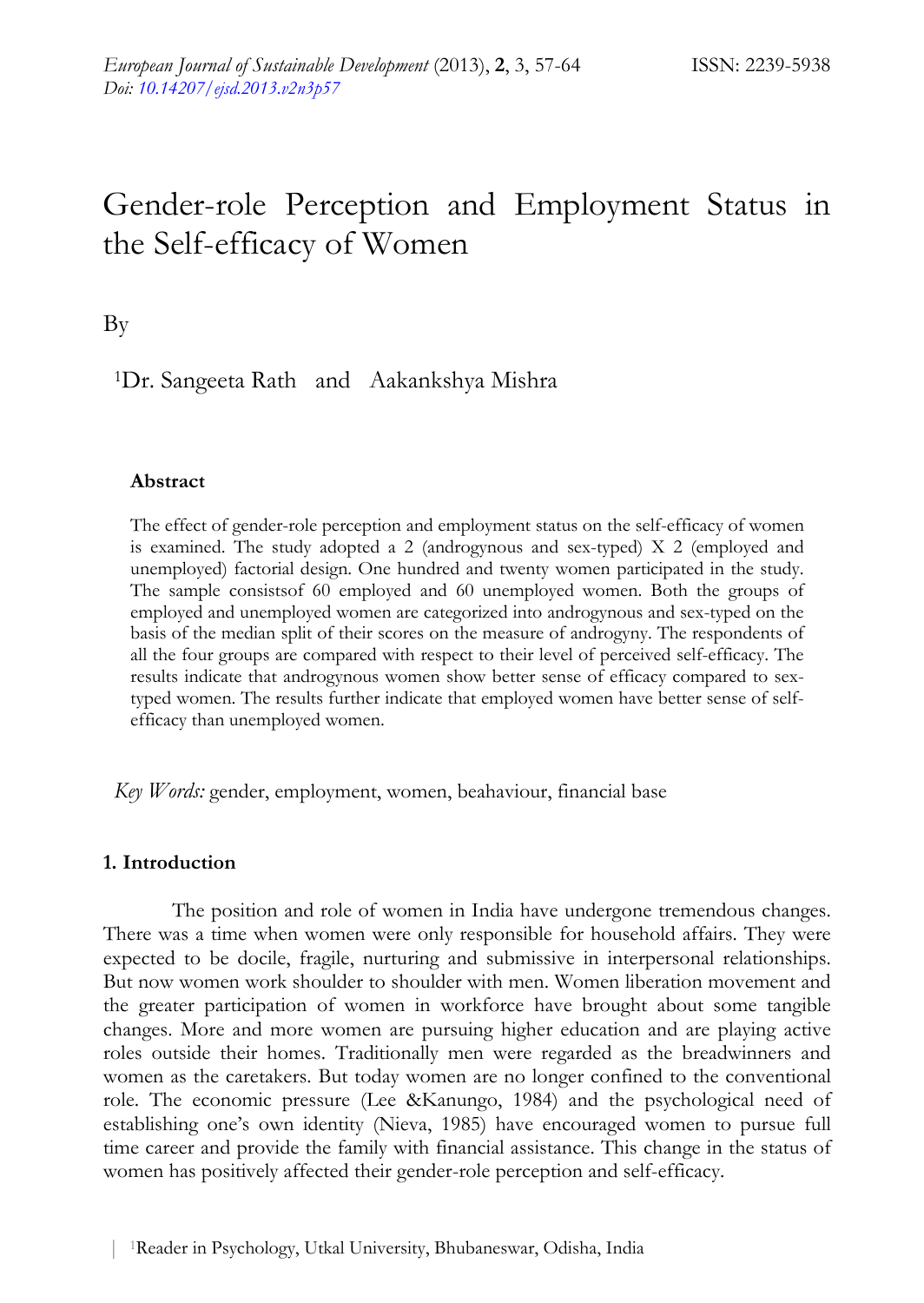Gender-role refers to the social and behavioural norms that are considered appropriate for an individual of a given gender. Masculinity and femininity emerged as two key concepts in the gender issue. Generally it was believed that a person could either be masculine or feminine but not both. After 1960s researchers felt that a person could possess both masculine and feminine traits. This integration of both masculine and feminine elements in one person is referred to as androgyny.Androgynous individuals are independent, industrious and courageous,and at the same time they are nurturing, tender and expressive. They do not rely on gender as cognitive organizing principle. Their personality, therefore, combines both masculine and feminine elements (Bem,1974).

Androgyny has always been linked to positive psychological traits. A number of researches on androgyny indicate that androgynous individuals have greater flexibility and adaptability. These individuals show greater degree of mental health and indicate better work orientation and more effective coping strategies than sex-typed individuals. According to Choi (2004), androgynous people, in general, have higher self-concept, higher self-esteem, possess better problem solving skills and higher career self-efficacy. It is hypothesized that women with androgynous outlook are likely to possess higher sense of efficacy compared to sex-typed women. Since they can handle any work either of a male (work) or a female (family) properly with increased commitment and involvement, their sense of confidence and competence is more than sex-typed individuals.Androgynous individuals are described as flexible, adaptive, adjusted and liberated individuals (Bem& Lenny, 1976). Androgyny greatly expands the range of behavior open to everyone, permitting people to cope more effectively with diverse situations.

 Efficacy beliefs influence how people think, feel, motivate themselves and act (Bandura, 1992). The findings of diverse causal tests, in which efficacy beliefs are systematically varied, are consistent in showing that such beliefs contribute significantly to human motivation and attainment. Self-efficacy refers to the belief that one has complete control over his/her own life.It can be regarded as a self-confident view of one's capability to deal with certain life stressors. It is a can do cognition which mirrors a sense of control over one's environment. It is the estimate of one's own capability to overcome certain difficulties and do certain tasks.If a person is confident that he/she can deal with a given situation he/she is more inclined towards doing the same.Women who take up jobs have to manage multiple roles. Ozer (1992) evinced that the sense of efficacy in managing dual roles contributes to positive psychological traits. Because of this balancing system, working women manifest better mental health and higher sense of efficacy than non-working women. It is assumed that in this study employed women will show higher sense of efficacy than that of unemployed women.

#### **2. Method**

The objective is of the present investigation is to find out the effect of sex-role orientation and employment status on the sense of efficacy of women. Respondents

Published by ECSDEV, Via dei Fiori, 34, 00172, Rome, Italy http://ecsdev.org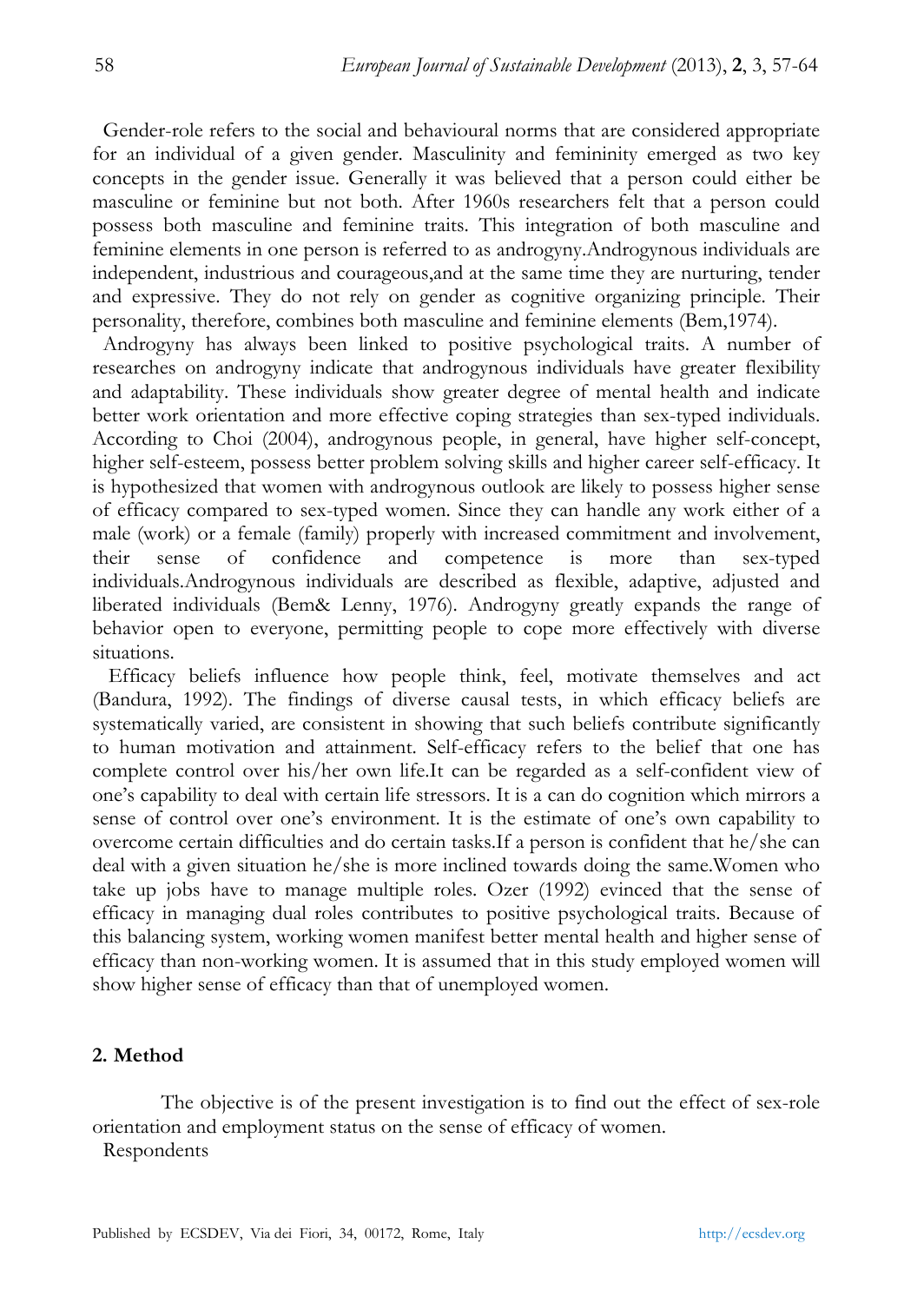The sample consists of one hundred and twenty women(sixty employed and sixty unemployed women). They are all educated and their minimum qualification is fixed at graduation. The age range of the respondents varies from 30-45 years and their average age is 36.41 years (SD=3.24). All the participants have middle socio-economic status and are married.

### **2.1 Measures**

The present investigation has employed two standardized measures to examine the hypotheses.

Measure of Androgyny: Sahoo Sex Role Inventory is used as a measure of androgyny. Although Bem's Sex Role Inventory (BSRI) is often used as a measure of androgyny, recent concern with cultural parameters and relevance has prompted some considerations. While many items may have their stereotypic nature across cultures, it is possible that some items may be indigenously masculine or alternatively feminine. This possibility raises the requirement of developing and validating a sex role inventory relevant in Indian socio-cultural context.

Sahoo (1990) developed a culturally valid measure of androgyny. For the development and validation of the scale, Sahoo's Sex Role Inventory (SSRI) followed similar format of BSRI. However, due care was given to include some items that appeared relevant in India. The SSRI includes 20 masculine items, 20 feminine items and 20 filler items. Bem's masculine items like masculinity, leadership, and strong personality are retained in the SSRI. Similarly, Bem's feminine items like tender, affectionate, loves children, flatterable are also found in SSRI. However, masculine items like progressive, realistic, energetic and feminine items like mild, charming and soft-hearted, are new entrants in the SSRI. This change is conceivable in terms of cultural differences.

 The administration and scoring of SSRI is similar to that of BSRI. The SSRI presents 60 items in a random order. Respondents are asked to indicate on a 7-point scale the extent to which each descriptor is characteristic of her or him. At the time of scoring masculine, feminine and the filler items are considered separately. The sum of endorsement rating of an individual across masculine traits indicates his or her masculinity score. Similarly, the sum of endorsement rating across feminine traits indicates femininity score.Gap between femininity and masculinity score indicate genderrole perception of an individual. Greater the gap, more sex-typed the individual is. The lower the gap, higher is the androgynous characteristics.

Measure of Self-efficacy: A culturally adapted scale of generalized self-efficacy is used. This scale was developed by Wegner, Schwarzer and Jerusalem (1981). The scale presents ten statements representing a situation. Respondents are asked to indicate the strength of their belief of execution on a four point scale where 1 indicates "Not at all true" and 4 denotes "Exactly true". Some of the items include: (a) always manage to solve difficult problems if I try hard enough; (b) If someone opposes me, I can find means and ways to get what I want; (c) It is easy for me to stick to my aims and accomplish my goals. The sum of scores across items is the generalized self-efficacy score.

 In addition, a measure of domain-specific self-efficacy is employed. Schwarzer (1981) has developed a number of domain specific or situation-specific scales that are designed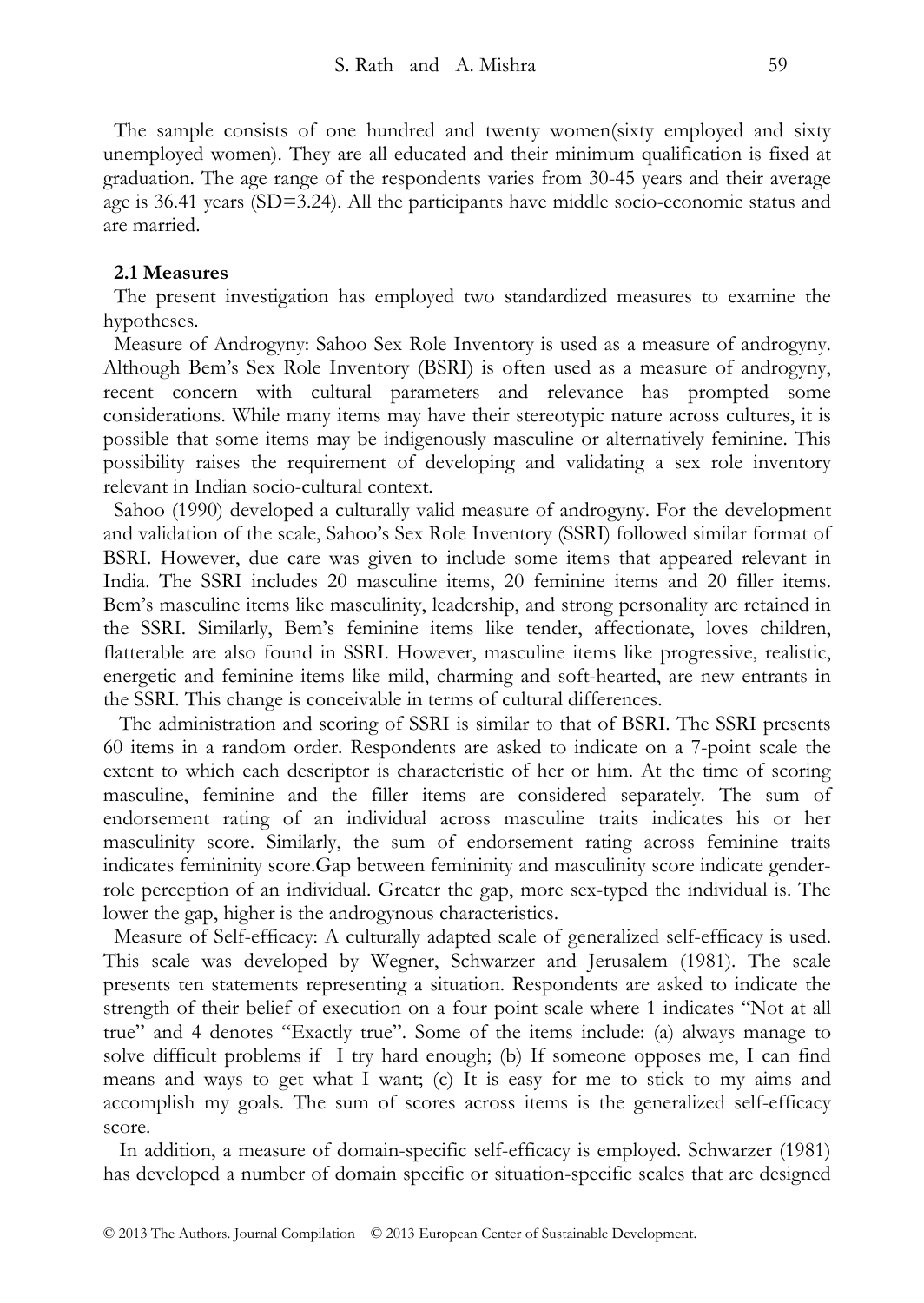to predict health behaviour. In similar line, Sahoo (1997) has developed a domainspecific scale to predict self-efficacy in family/work context. The scale represents ten obstacles that are likely to be encountered in family/work context. Respondents are asked to indicate the certainty of the belief on a 7 point scale in executing family/work obligation. The scale ranges from "Not at all confident" to "Very confident". The sum of scores across items is domain specific self-efficacy score.

#### **2.2 Procedure**

The study involved a 2 (androgynous versus sex-typed) X 2 (employed versus unemployed) factorial design. One hundred and twenty women(sixty employed and sixty unemployed) were given Sahoo Sex Role Inventory. The respondents of both the groupswere categorized into androgynous and sex-typed group on the basis of the median split of their scores on the measure of androgyny. The respondents of all the four groups were compared on basis of their level of self-efficacy.

RESULTS

NOTE: GRP stands for Gender Role Perception ES stands for Employment Status

|                                                      |  |  |  |  |  |  |  |  | Table-1: Summary of the Analysis of Variance Performed on Generalized and |  |
|------------------------------------------------------|--|--|--|--|--|--|--|--|---------------------------------------------------------------------------|--|
| Domain-specific Self-efficacy Scores of Respondents. |  |  |  |  |  |  |  |  |                                                                           |  |

| Self-efficacy   | Sources         | Df  | MS    | F         |
|-----------------|-----------------|-----|-------|-----------|
| Dimensions      |                 |     |       |           |
| Generalized     | <b>GRP</b>      |     | 19.44 | 180.97*   |
| Self-efficacy   | ES              |     | 3.50  | $32.60*$  |
|                 | <b>GRP X ES</b> |     | .002  | .019      |
|                 | Error           | 116 | .107  |           |
| Domain-Specific | GRP             |     | 94.69 | $425.30*$ |
| Self-efficacy   | ES              |     | 1.24  | $5.57*$   |
|                 | <b>GRP X ES</b> |     | .408  | 1.83      |
|                 | Error           | 116 | .233  |           |

 $*P < 05$ 

**Table-2:** Summary of the Mean Ratings and Standard Deviations of Generalized and Domain-specific Self-efficacyScores of Respondents.

| Self-efficacy     | Groups     | Androgynous |           | Sex-typed | Combined |
|-------------------|------------|-------------|-----------|-----------|----------|
| Dimensions        |            | М           | <b>SD</b> | М         | М        |
|                   |            |             |           | <b>SD</b> |          |
| Generalized       | Employed   | 3.39        | .34       | 3.04      | 3.33     |
| Self-efficacy     | Unemployed | 2.58        | .32       | .41       | 2.41     |
|                   | Combined   | 2.99        |           | 2.25      |          |
|                   |            |             |           | .18       |          |
|                   |            |             |           | 2.64      |          |
| Domain-           | Employed   | 5.86        | .48       | 5.78      | 5.82     |
| Specific<br>Self- | Unemployed | 4.20        | .43       | .46       | 4.04     |
| efficacy          | Combined   | 5.03        |           | 3.88      |          |
|                   |            |             |           | .50       |          |
|                   |            |             |           | 4.83      |          |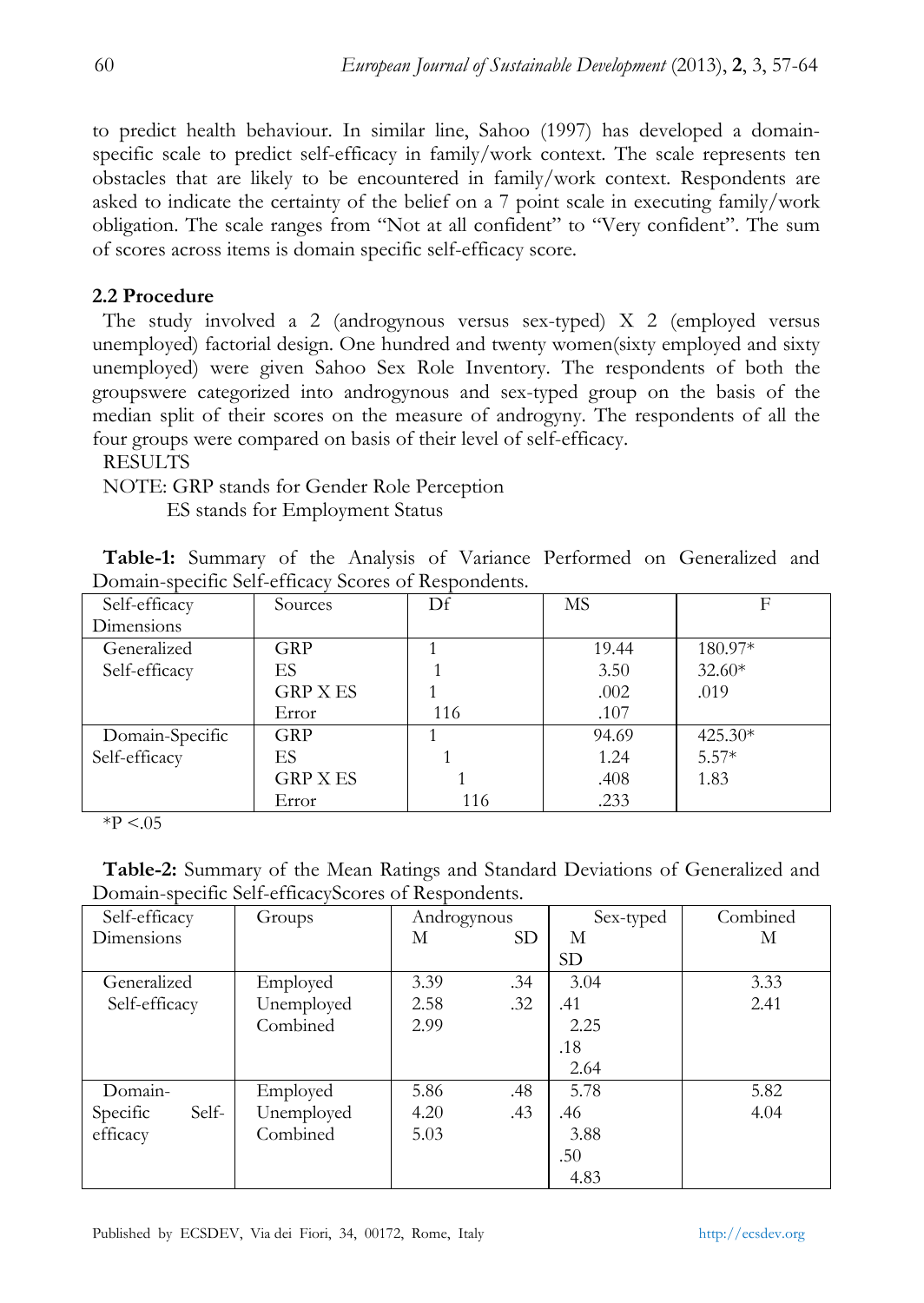The Analysis of Variance (ANOVA) performed on generalized and domain-specific self-efficacy indicates significant effect for gender-role perception,  $F(1,116) = 180.97$ , P  $<$  0.05 and  $\overline{F}$  (1,116) = 425.30, P  $<$  0.05 respectively (see Table-1). As shown by Table-2, androgynous women report better sense of generalized and domain-specific self-efficacy than sex-typed women  $\underline{M} = 2.99$  & 2.64 and  $\underline{M} = 5.03$  & 4.83 respectively). The Analysis of Variances performed on generalized and domain-specific self-efficacy also indicate significant effect for employment status,  $F(1,116) = 32.60$ ,  $P < .05$  and F  $(1,116) = 5.57$ ,  $P \le .05$  respectively. Table-2 indicates that employed women report better sense of generalized and domain-specific self-efficacy compared to unemployed women( $\underline{M}$  = 3.33 & 2.41 and  $\underline{M}$  = 5.82 & 4.04 respectively).

#### **3. Discussion**

 The present empirical investigation examines the impact of gender-role perception and employment status on the sense of self-efficacy of women. The above findings clearly show that androgynous women possess better sense of generalized and domain-specific self-efficacy compared to sex-typed women.

Androgyny represents an ideal of human functioning, blending the best of both masculinity and femininity. Androgynous individuals are able to engage in masculinefeminine or a blend of these characteristics depending upon what is appropriate for a specific situation (Bem, 1975).They can remain sensitive to the changing constraints of the situation and engage in behavior that seems most effective at the point of time regardless of its stereotypeas appropriate for one sex or the other. In other words, for the androgynous individuals, the traits of masculinity and femininity simply do not exist. When the artificial constraint of gender is eliminated, they show broader range of social skills and competencies, as a result of which their sense of efficacy is higher than sextyped women. Mueller and Dato-On (2007) examined the influence of gender-role orientation on entrepreneurial self-efficacy. They found that androgynous orientation is associated with higher level of entrepreneurial self-efficacy than a sex-typed orientation.

The present study also reveals that employed women have better sense of generalized and domain specific self-efficacy than unemployed women.In general, employment, marriage and parenthood are associated with good mental and physical health, among both men and women. Verbrugge (1983) found that employed married parents tend to be the healthiest, whereas people with none of these roles tend to have the poorest health. Stewart and Malley (in press) suggested that involvement in a multiplicity of roles has been found to be associated with lower level of stress and higher levels of physical and mental health. Studies have shown higher level of life satisfaction (Stewart & Salt, 1981) and self-esteem (Pietromanaco, Manis&Frohardt-Lane, 1984) among women who occupy the three roles of wife, mother and paid worker effectively compared to women who occupy fewer roles. A wide variety of well-controlled studies show thatemployed women are higher on self-esteem (Winefield&Tiggemann, 1990; Messias et al, 1997; Mary & Good, 2005) and well-being (Bartley et al, 1992; Rao, 2003). They have strong ability, committed interest and better psychological health (Donelson and Gullahson, 1977). All of these positive characteristics enhance their self-efficacy and self-esteem. In a recent study conducted by Sadeghi and Vasudeva (2006) it was found that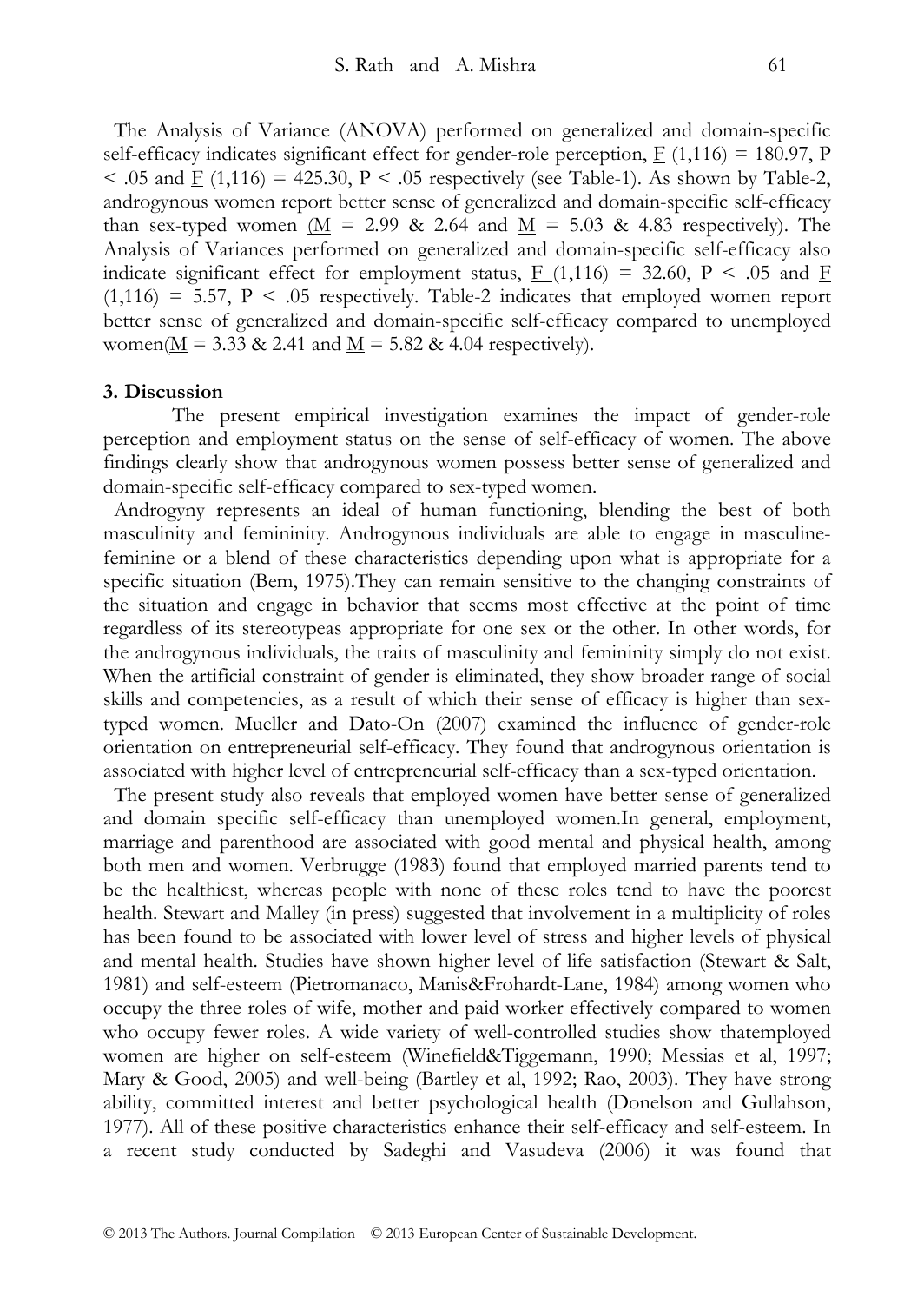professionally employed women significantly scored higher on self-efficacy and selfesteem than unemployed women.

Women's employment appears to have positive effect. The independent financial base supplied by employment provides women with an increased sense of competence, gives women more power within the marriage, and increases their influence in decision making ( Blood, 1965).

#### **References**

Bandura, A. (1992). Exercise of personal agency through self-efficacy mechanism. In R. Schwarzer (Ed.), *Self-efficacy: Thought control of action* (pp. 3-38). Washington, DC: Hemisphere. Bartley, M., Popay, J.,&Plewis, I. (1992). Domestic conditions, paid employment and women's experienceof ill-health.*Sociology of Health and Illness*, 14: 313-343. Bem, S. L. (1974). The measurement of psychological androgyny.*Journal of Consulting and Clinical Psychology,* 31, 634-643. Bem, S. L. (1975). Sex-role adaptability: One consequence of psychological androgyny. *Journal of Personality and Social Psychology,* 31, 634-643. Bem, S. L., & Lenny, E. (1976).Sex-typing and avoidance of cross-sex behavior.*Journal of Personality and Social Psychology,* 33, 48-54. Blood, R.O. Jr.(1965). Long range causes and consequences of the employed married woman.*Journal of the Marriage and Family*, 27(1), 43-47. Choi, N. (2004). Sex-role group differences in specific, academic and general self-efficacy.*The Journal of Psychology: Interdisciplinary and Applied,* Vol. 138, 2, 149-159. Donelson, E., Gullahorn, JE. (1977).*Women: A psychological perspective*. New York, John Wiley and Sons. Lee, M. D., &Kanungo, R. N. (1984).Work and personal life coordination in a changing society. In M. D. Lee & R. N. Kanungo (Eds.), *Management of work and personal life: Problems and oppurtunities, (pp. 1-9).* New York: Praeger. Mary, D., Good, G. (2005).Women and mental health of cache. www.un.org/womenwatch/daw/csw/mental.htm. **Messias, D. K. H.**, Im, E., Page, A., Regev, H., Spiers, J., Yoder, L., &Meleis, A. I. (1997).Defining and redefining work: Implications for women's health. *Gender & Society,* 11(3), 296-323. Mueller, S.L., and Dato-On, M.C.(2007).Gender-role orientation as a determinant of entrepreneurial self-efficacy.*Journal of Developmental Entrepreneurship*, Vol.13, No.1 (2008) 3-20. Nieva, V. (1985).Work and family linkages.In L. Larwood, A. Stromberg & B. Gutek (Eds.), *Women and work,* (Vol. 3, PP. 162-191). Newbury Park, CA: Sage. Ozer, E. M. (1992).*Meaning work and family: The effect of child care on perceived self-efficacy and the psychological health of the new working mothers.*Unpubished doctoral dissertation.Stanford University, Stanford, CA. Park, J. (2000). The effect of multiple roles of South Korean married women professors: Role changes and the factors which influence potential role gratification and strain.*A Journal of Research 2000.* Vol. 43, Issues 7-8, 571-591.